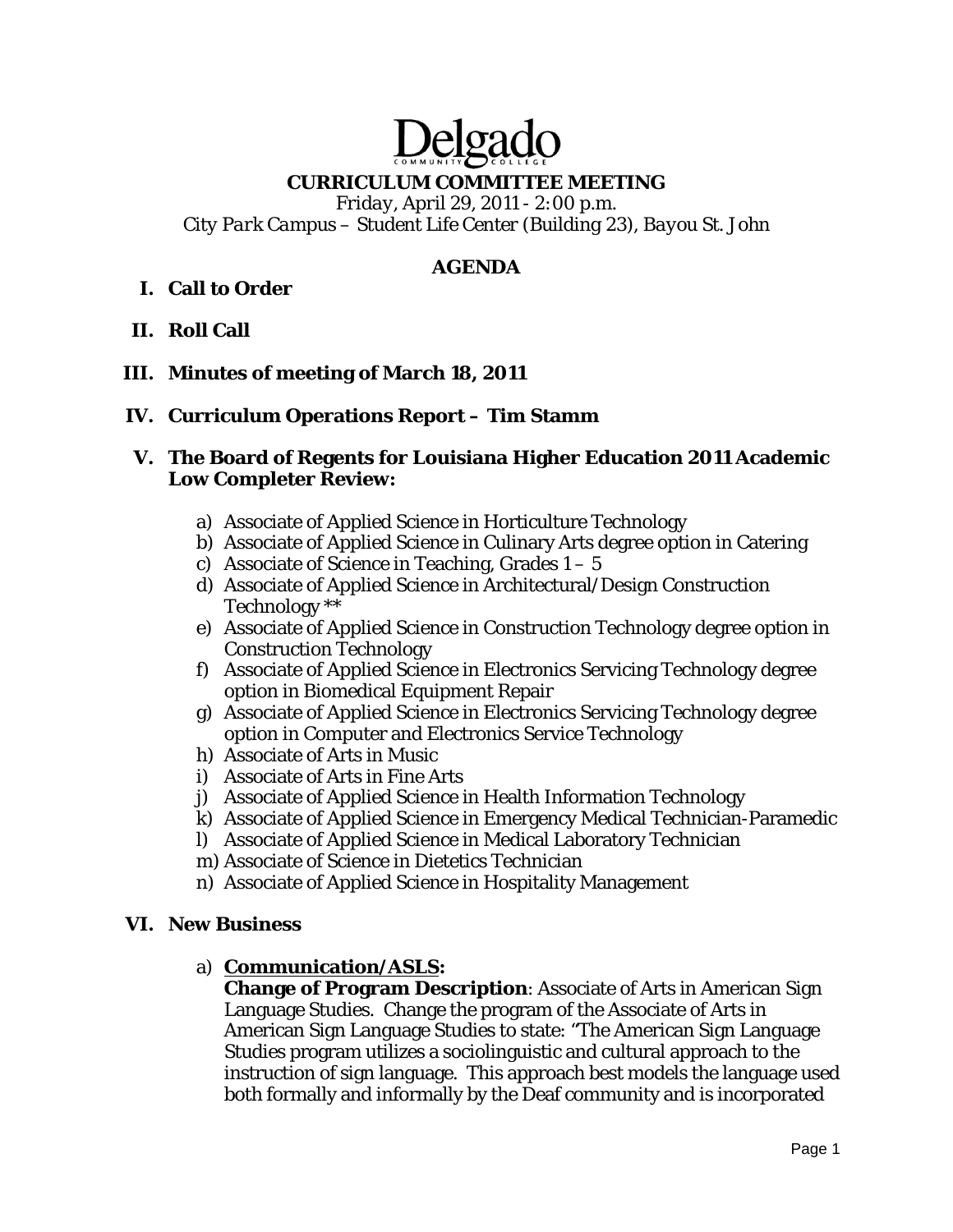into all educational components of the ASLS curriculum. The Associate of Arts (AA) degree in American Sign Language Interpreting provides academic instruction in the field of sign language interpreting. The program prepares interpreters to work in a variety of entry level settings with a diverse population. Upon completion of the degree, students are prepared to take the national certification knowledge examination and to seek advanced degrees.

*National Certification Degree Requirements*: In 2003, the Registry of Interpreters for the Deaf (RID) established the following degree requirements: all test candidates must have a degree from an accredited institution to stand for any performance exam. RID established the following timeline:

- Hearing candidates: Associate degree-effective July 1, 2009; Bachelor degree-effective July 1, 2012
- Deaf candidates: Associate degree-effective July 1, 2012; Bachelor degree-effective July 1, 2016

Current description: "The American Sign Language Studies (ASLS) department recognizes that a sociolinguistic and cultural approach to the instruction of signed language, specifically American Sign Language, best models the language used in conversation, formally or informally, by the majority of the Deaf community and is incorporated into all educational components of the ASLS curriculum.

The American Sign Language Interpreting degree provides academic instruction in the field of sign language interpreting. The program prepares interpreters to work in a variety of entry-level settings with a diverse population. Upon completion of the degree, students are prepared to take the national certification knowledge exam and to seek advanced degrees." The revised program description outlines degree requirements to attain national certification. Incoming students will be informed of the necessity to pursue advanced degrees prior to taking the national certification performance exam.

#### b) **Communication/ASLS:**

**Change of Course Prerequisite Requirement**: ASLS-202: American Sign Language IV. Delete: ASLS-204: Finger Spelling and Numbering in ASL as a prerequisite to ASLS-202: American Sign Language IV. ASLS-201: American Sign Language III AND ENGL-101: English Composition I remain as course prerequisites.

#### c) **Communication/ASLS:**

**Change of Course Number:** ASLS-204: Finger Spelling and Numbering in ASLS *from* ASLS-204: Finger Spelling and Numbering in ASLS *to* ASLS-110: Finger Spelling and Numbering in ASLS.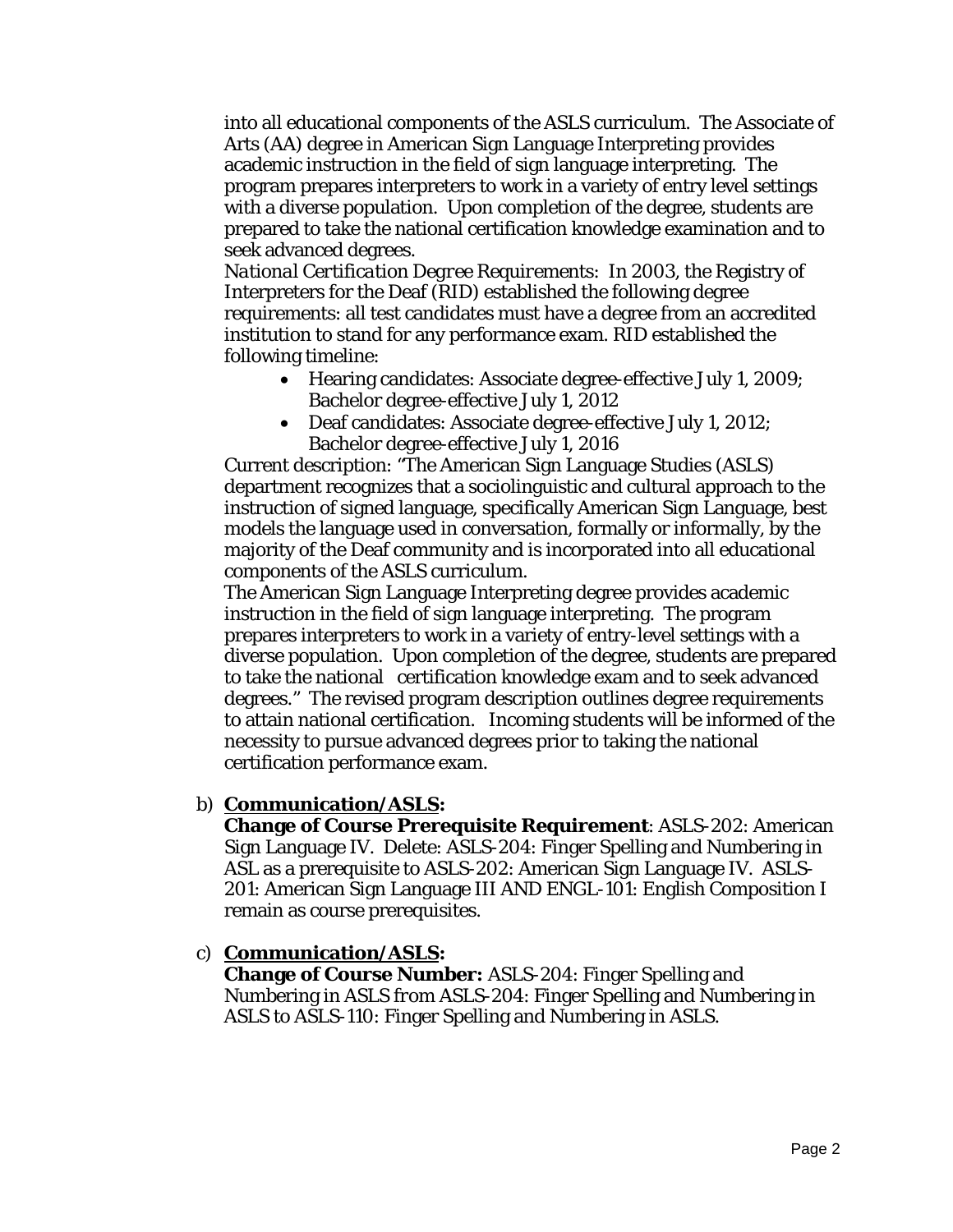# d) **Communication/ASLS:**

**Change of Course Prerequisite Requirement:** ASLS-201: American Sign Language III. ADD: ASLS-110: Finger Spelling and Numbering in ASL AND ASLS-150: Introduction to Deaf Studies AND Eligibility for ENGL-101: English Composition I to ASLS-201: American Sign Language III. Note: ASLS-102: American Sign Language II remains as a prerequisite in addition to the referenced prerequisites.

## e) **Communication/ASLS:**

**Change of Course Prerequisite Requirement:** ASLS-205: ASL Narratives. Add: ASLS-110: Finger Spelling and Numbering in ASL as a prerequisite to ASLS-205: ASL Narratives. Note: ASLS-102: American Sign Language II AND ASLS-150: Introduction to Deaf Studies remain as prerequisites in addition to the referenced prerequisites

## f) **Communication/ASLS:**

**Change of Course Prerequisite Requirement:** ASLS-235: Discourse Analysis – note change of Prerequisite course number (ASLS-204 to ASLS-110). Informational Item Only – No Action Necessary.

## g) **Communication/ASLS:**

**Change of Course Prerequisite Requirement:** ASLS-252:

Specialized Topics in Interpreting. Add: ASLS-235: Discourse Analysis to ASLS-252: Specialized Topics in Interpreting. Note: ASLS-201: American Sign Language III AND ASLS-220: Introduction to Interpreting AND ENGL-101: English Composition I remain as prerequisites in addition to the referenced prerequisites.

# h) **Arts & Humanities/MUSC**

**Change of Course Lecture-Lab-Credit/Contact Hours:** MUSC-109: Harmony I. Change the lecture-lab-credit/contact hours of MUSC109: Harmony I *from* 3-0-3/45 *to* 3-2-4/75.

#### i) **Arts & Humanities/MUSC**

**Change of Course Title:** MUSC-109: Harmony I. Change the name of MUSC-109: Harmony I *from* MUSC-109: Harmony I *to* MUSC-109: Music Theory I to better reflect the content and purpose of the course.

#### j) **Arts & Humanities/MUSC**

**Change of Course Lecture-Lab-Credit/Contact Hours:** MUSC-110 Harmony II. Change the lecture-lab-credit/contact hours of MUSC-110: Harmony I *from* 3-0-3/45 *to* 3-2-4/75.

#### k) **Arts & Humanities/MUSC**

**Change of Course Title:** MUSC-110: Harmony II. Change the name of MUSC-110: Harmony II *from* MUSC-110: Harmony II *to* MUSC-110: Music Theory II to better reflect the content and purpose of the course.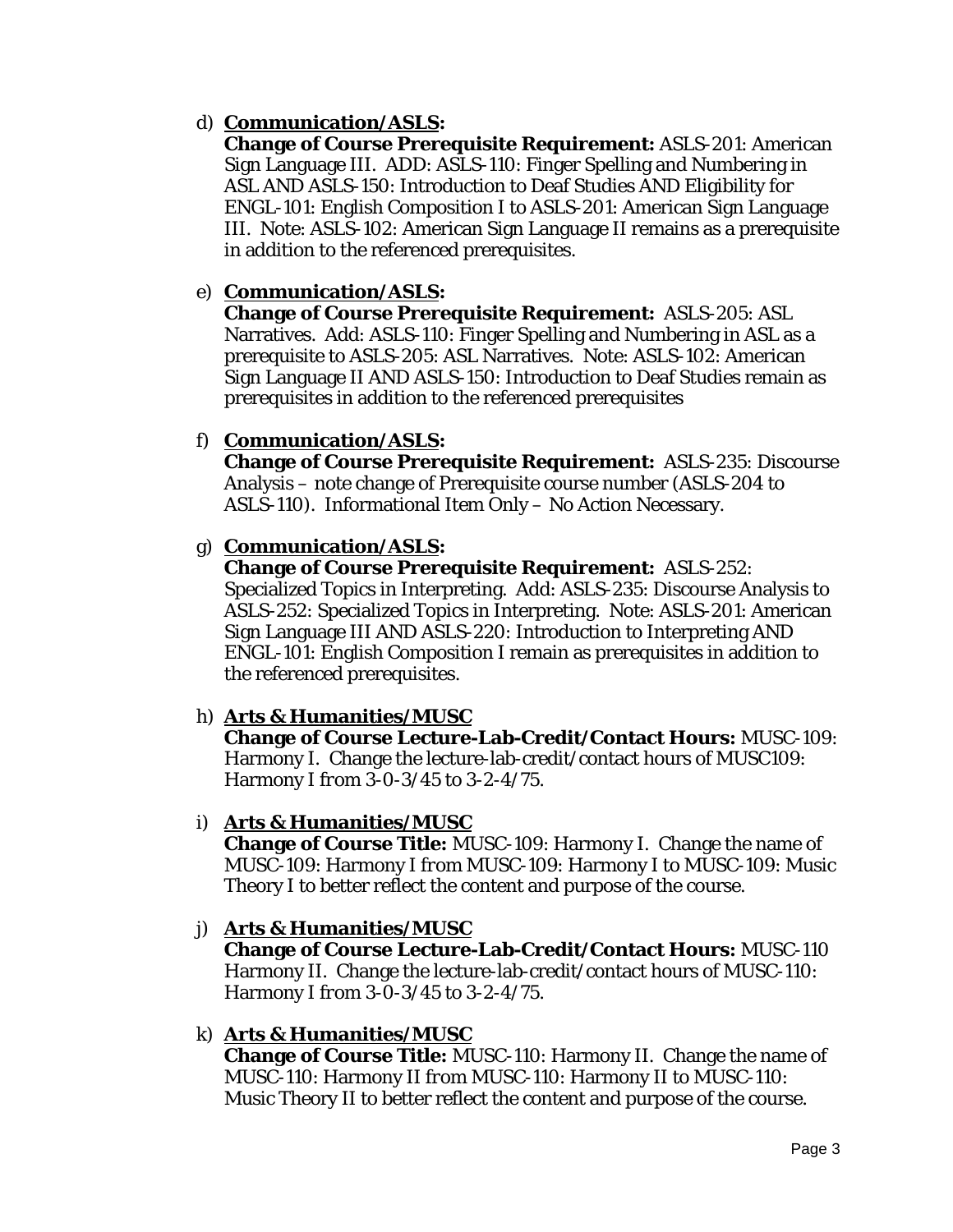## l) **Arts & Humanities/MUSC**

**New Course:** MUSC-209: Music Theory III. (3-2-4/75). Course description: "Intense review of triads and inversion, seventh chords and inversion, figured bass symbols and popular music symbols. Introduction to part-writing and part writing procedures using triads, dominant seventh chords, non-dominant seventh chords and secondary dominate chords."

## m) **Arts & Humanities/MUSC**

**New Course:** MUSC-210: Music Theory IV. (3-2-4/75). Course description: "Continuation of the common practices in part writing and analysis of four part choral writing. Intense study of Modulation, Neapolitan 6<sup>th</sup> chords, augmented 6<sup>th</sup> chords, altered dominants, borrowed chords, 9,11 and 13th chords. The study of various classical period forms and 20th century techniques."

#### n) **Arts & Humanities/MUSC**

**Change of Course Title/Number:** MUSC-200: Jazz Literature. Change the title of MUSC-200: Jazz Literature *from* MUSC-200: Jazz Literature *to* MUSC-137: Jazz Appreciation. Course content remains the same. The revised course name, and 1XX designation reflect the original intention of the course: an introductory level general education course.

#### o) **Arts & Humanities/MUSC**

**Change of Course Title:** MUSC-113: Beginning Piano I. Change the name of MUSC-113: Beginning Piano I *from* MUSC-113: Beginning Piano I *to* MUSC-113: Piano Class I to better reflect the content and purpose of the course.

#### p) **Arts & Humanities/MUSC**

**Change of Course Title:** MUSC-114: Beginning Piano II. Change the name of MUSC-114: Beginning Piano II *from* MUSC-114: Beginning Piano II *to* MUSC-114: Piano Class II to better reflect the content and purpose of the course.

#### q) **Arts & Humanities/MUSC**

**New Course:** MUSC-220: Piano Class III (0-2-1/30). Creation of a new course, MUSC-220: Piano Class III. Course description: "Continued piano instruction in a group setting. Refines technique and keyboard musicianship —including music reading, keyboard theory, harmonization, transposition, improvisation, and composition. Emphasis is on preparation for the Music Major Piano Proficiency Exam. Open to all students."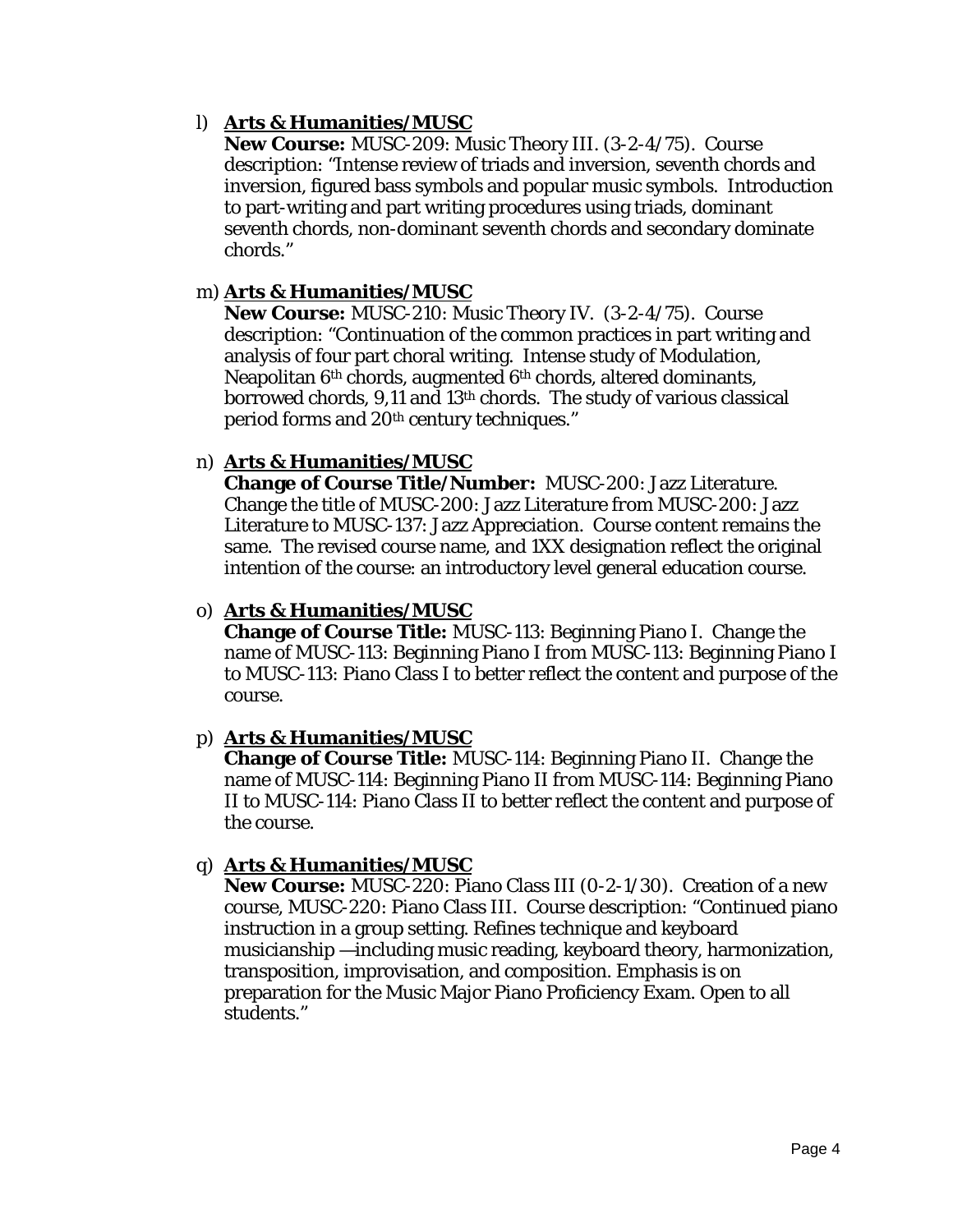## r) **Arts & Humanities/MUSC**

**Change of Course Title:** MUSC-213: Introduction to Music Literature I. Change the name of MUSC-213: Introduction to Music Literature I *from* MUSC-213: Introduction to Music Literature I *to* MUSC-213: Music Literature. .

#### s) **Arts & Humanities/MUSC**

**Change of Course Lecture-Lab-Credit/Contact Hours:** MUSC-213: Music Literature. Change the lecture-lab-credit/contact hours of MUSC-213: Music Literature *from* 2-0-2/30 *to* 3-0-3/45.

#### t) **Arts & Humanities/MUSC**

**Change of Course Titles**: "Minor Instrument" series. Change the title of courses in the Minor Instrument *from* "Minor Instrument" *to* "Applied Music Lesson" to accurately reflect the content and purpose of the course series: Applied Music Lesson: Piano I-IV (MUSC 161,162,261,262), Applied Music Lesson: Voice I-IV (MUSC 163,164,263,264), Applied Music Lesson: Guitar I-IV (MUSC 165,166,265,266), Applied Music Lesson: Woodwind I-IV (MUSC 167,168,267,268), Applied Music Lesson: Brass I-IV (MUSC 169,170,269,270), Applied Music Lesson: Strings I-IV (MUSC 171,172,271,272), Applied Music Lesson: Percussion I-IV (MUSC 173,174,273,274).

#### u) **Business & Technology/TSEC**

**New Course:** TSEC-101: Introduction to Homeland Security (3-0-3/45). Creation of a new course, TSEC-101: Introduction to Homeland Security. Course description: "Introduces students to the vocabulary and important components of Homeland Security. We will discuss the importance of the agencies associated with Homeland Security and their interrelated duties and relationships, the historical events that impact Homeland Security, explore the state national, and international laws impacting Homeland Security, and examine the most critical threats confronting Homeland Security."

#### v) **Business & Technology/TSEC**

**New Course:** TESC-102: Transportation and Border Security (3-0-3\45). Creation of a new course, TESC-102: Transportation and Border Security. Course description: "In-depth view of modern border and transportation security. Specific topics include security of seaports, ships, aircraft, trains, trucks, pipelines, buses, etc. The course also focuses on the technology needed to detect terrorists and their weapons as well as a discussion on the legal, economic, political, and cultural aspects of the problem."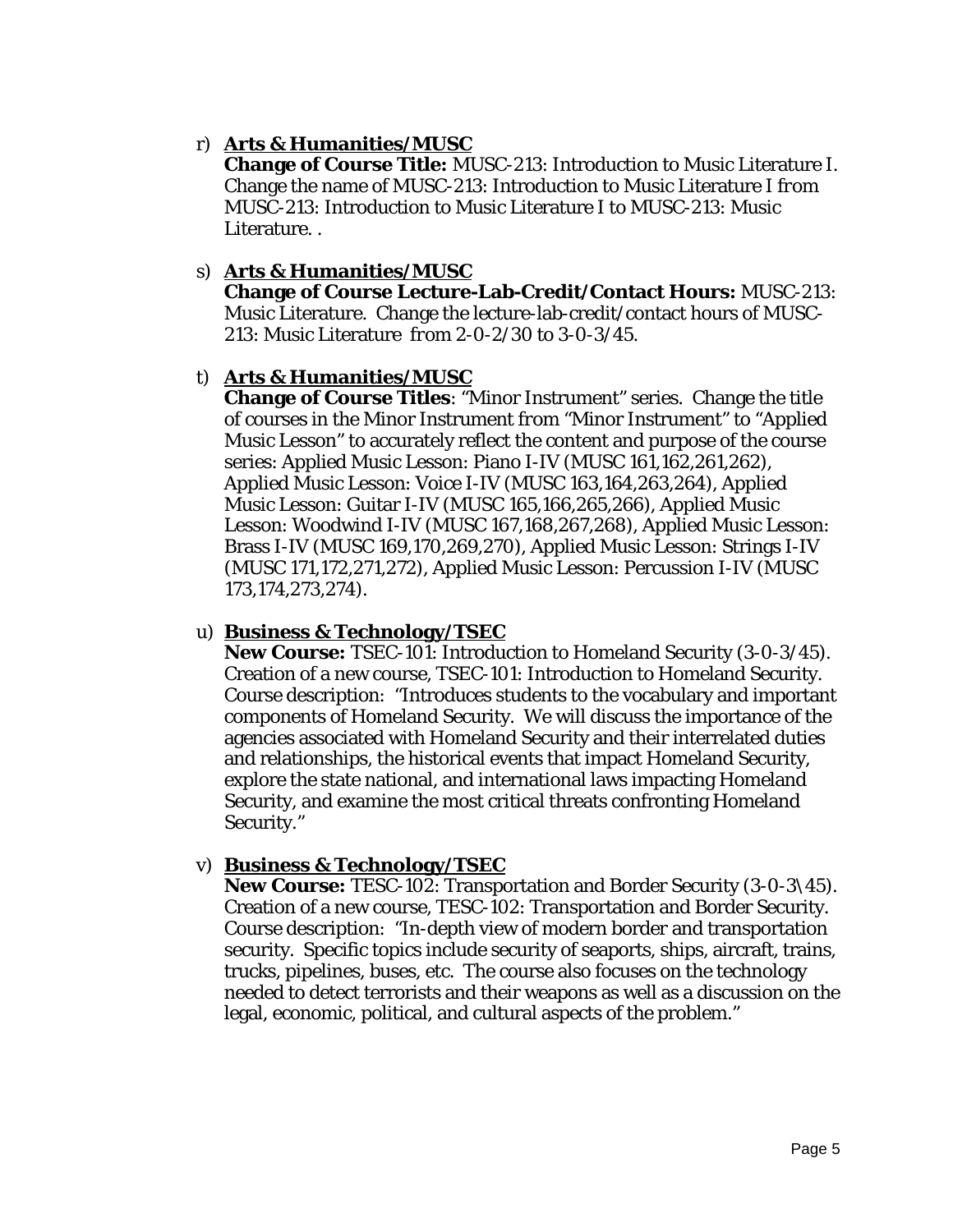#### w) **Business & Technology/TSEC**

**New Course:** TESC-201: Intelligence Analysis and Security Management (3-0-3/45). Creation of a new course, TESC-201: Intelligence Analysis and Security Management. Course description: "Examines intelligence and its indispensable relationship to the security management of terrorist attacks, man-made disasters and natural disasters. It also explores vulnerabilities of national defense and private sectors, as well as they threats posed to those institutions by terrorists, man-made disasters, and natural disasters. Students will discuss substantive issues regarding intelligence support or homeland security measures implemented by the United States and explore how the intelligence community operates."

## x) **Technical Division/MANI**

**Concept Proposal for Reactivation of a terminated program**: Certificate of Technical Studies in Manicure/Nail Technology. The Certificate of Technical Studies in Manicure/Nail Technology is designed to prepare students to master the competencies required for licensure to practice as Nail Technicians in the State of Louisiana. Upon successful completion of the program, students may take the licensure exam as administered by the State Board of Cosmetology. The instructional program was originally offered at LTC Region I, and was terminated in 2007, as a result of reduced physical service locations and resources. The program curriculum outline has been approved by the State Board, and Delgado Community College is authorized to offer the program. The request for approval to offer the C.T.S. must be presented to the Board of Supervisors of the Louisiana Community and Technical College System and the Board of Regents for Louisiana Higher Education.

#### y) **Business and Technology/ACCT**

**New Course:** ACCT-275: Accounting Capstone (3-0-3/ 45). Creation of a new course, ACCT-275: Accounting Capstone, for use in the Accounting Associate of Applied Science degree program. Course description: "Practical experience prior to graduation. Students will maintain a complete set of accounting books and related financial statements both manually and electronically, and will complete the entire accounting cycle. Students will also use previously prepared financial statements to perform analytical analysis and review, make informed judgments, solve problems, prepare tax returns, identify and apply ethical positions and effectively communicate accounting information, both orally and in writing to the end users."

#### z) **Business and Technology/ACCT:**

**Program Revision:** Associate of Applied Science in Accounting. Revise the Associate of Applied Science in Accounting to add the following choice of courses in Required Related Courses: BUSG-131: Internship OR ACCT-275: Accounting Capstone. Total program hours remain the same.